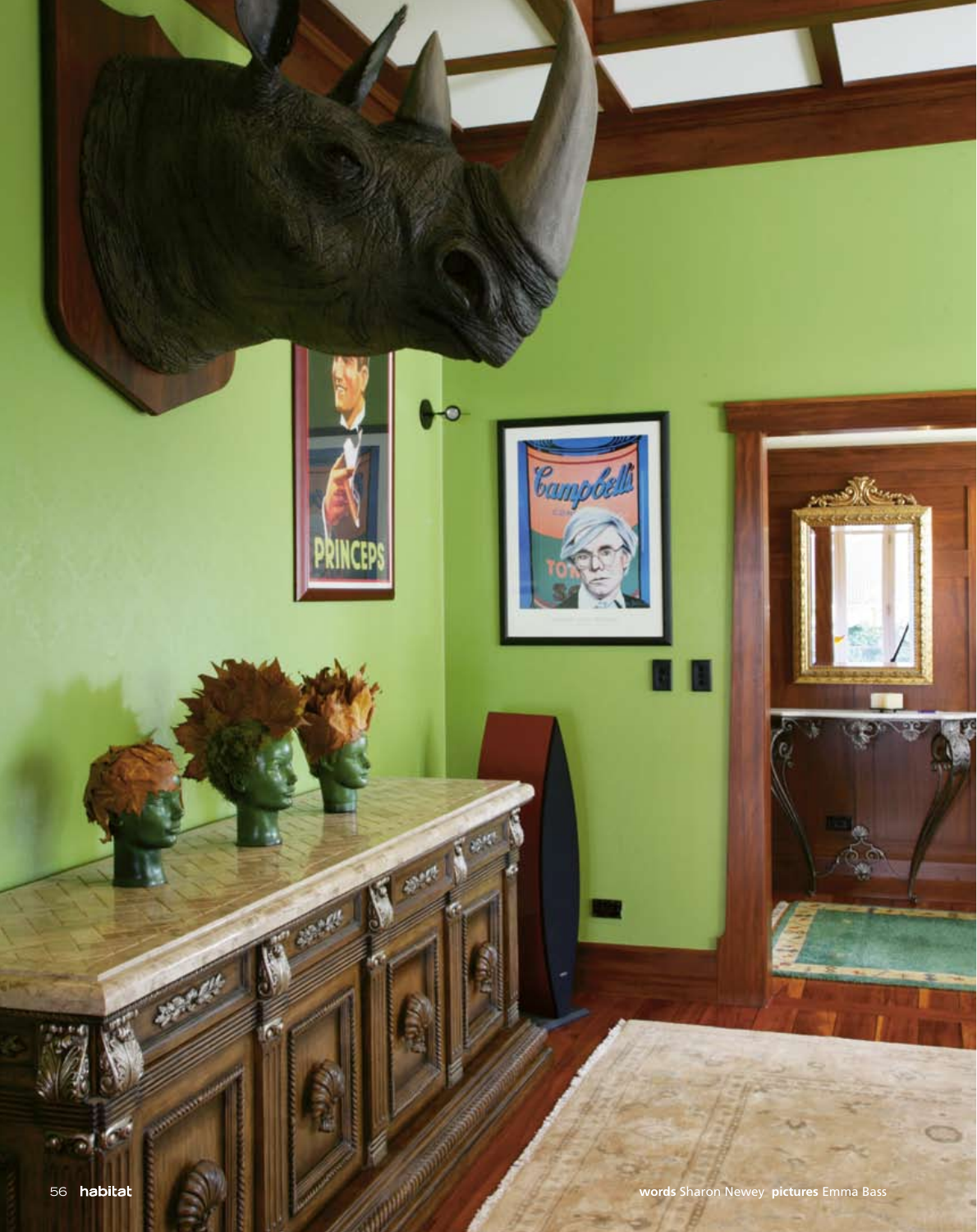#### In a project its owner describes as "lunacy, from a number of perspectives", two old homes have been expertly melded into one.

It's an ambitious renovation project that has kept the neighbourhood guessing for six years. David Melrose and Bronwen Allen took two adjacent houses on one of Auckland's busy main roads and made them into one.

David calls it his 'anti-property development', project. But despite his claims of lunacy, the result is a spectacular home and studio complex that has fulfilled his expectations, is perfect for the family's current lifestyle and which reflects the passion and vision with which it was conceived.

As an inventor, David is best known for the objects he creates, particularly in his specialty area of bottle design. He is responsible for the curvy fluidity of the award-winning Waiwera water bottle, the Anchor milk bottle and the Powerade sports drink bottle in North America, among many others, as well as the technology behind them. With a creative mind that just doesn't stop, it has always been more practical for him to work from home - or next to home, as was the case for many years. He and Bronwen lived in one of the Balmoral Rd houses with their two sons Harrison and Campbell while David ran his studio from the house next door.

After searching down long, leafy driveways for the perfect home and work property, David concluded that his business needed the main road presence it already had in Mt Eden. So he set about convincing Bronwen that joining the two houses together would be a good idea.  $\rightarrow$ 





**Above** A corner of the kitchen has Art Deco chairs against a Resene Wazzup wall.

**Top** The main lounge has built-in handcrafted cabinetry and a complex bungalow-style beamed ceiling. It's painted in Resene Lemon Grass.

**Left** The replica rhino head in the green room (Resene Mantis) was handmade for David by Tanya Marriott of Marmalade Monkey. "A rhino is a symbol of power but also something to be protected. It's a guy thing."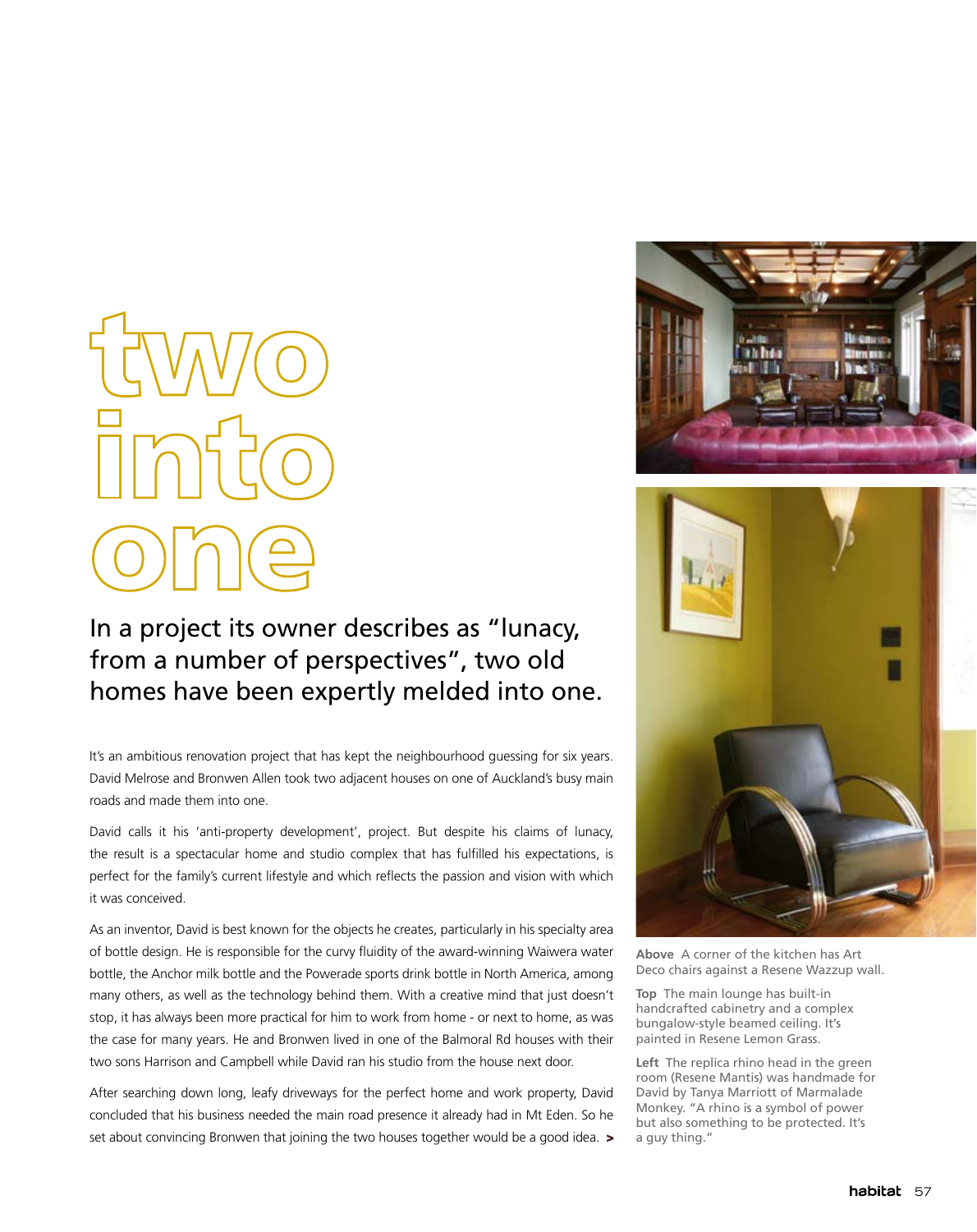In David's mind, the houses had to retain their 1910-20 character, but the end result had to look like it had always been one house. He didn't want to actually move the original houses however, so has ended up with eight split levels, most notable when you stand at the end of the stunning lap pool that runs between what was the original houses.

Says David: "Traditionally suburbs like this had all of their grander homes set out along the main roads. This house is part of that philosophy. Having a commercial aspect to it just made it easier to justify as a business needs to be visible."

He also has a future vision for the house as a boutique accommodation lodge, tailored to overseas business people and business groups. Hence its nickname of Hotel California, referring not only to its lodge potential, but also to its Californian bungalow origins. "We called the houses 'bungarillas' because they were a mix of bungalow and villa features."

Some of the rooms also have an almost rock star quality, helped by David's love affair with neon signs – "one of the things I do like about America is the neon signs everywhere, in every bar." This house has many - in the bar, the living room, the studio and there's a red Coca Cola version in one of the bathrooms. They're used like night-lights, shining out into the dark through the windows and copping surprised second looks from passing motorists.

The couple spent the first year of the project designing the house with architect and bungalow specialist Ron Dijkman. "He thought it was a stupid idea, which is exactly why I hired him," laughs David.

While the structure of the original houses and basic layouts have been retained, just about everything else is new, from the foundations to the rich timber paneling and complex beam and batten ceilings.

"No one builds bungalows anymore because they cost too much in terms of the time and skill involved," says David. He credits the result to a team of specialists, overseen by builder Geoff Davies – "he's exceptional".

Despite "clearly biting off more than I could chew", David's commitment to the project was obviously contagious as everyone who has worked on the project speaks of it with pride.

At more than 1160m2, the house is huge, yet there are no cavernous spaces. "A house this size does have to have one large space though, and for us that's the atrium over the lap pool." One side of the building is still very much a work space with various reception rooms and a studio, while the other side contains bedroom suites, a lounge/reading room, kitchen and dining areas, and other design preparation rooms as well as storage. There are numerous bathrooms, a sauna, media room (with windows that look below the water level of the pool), a board room, gymnasium, a professional dark room and a turret with a spiral staircase to the master suite.

The intimacy of the areas is helped by the colour selections. "We could have painted everything cream and it would have looked stunning, but I spend so much time here, I need spaces with different moods." >



**Above** The dining area can be closed off from the kitchen and living room by large cavity sliders. Most of the feature chandeliers and pendant lights are from ECC Lighting.

**Below** The spectacular lap pool runs through the centre of the house and is spanned by three industrial-style metal staircases.

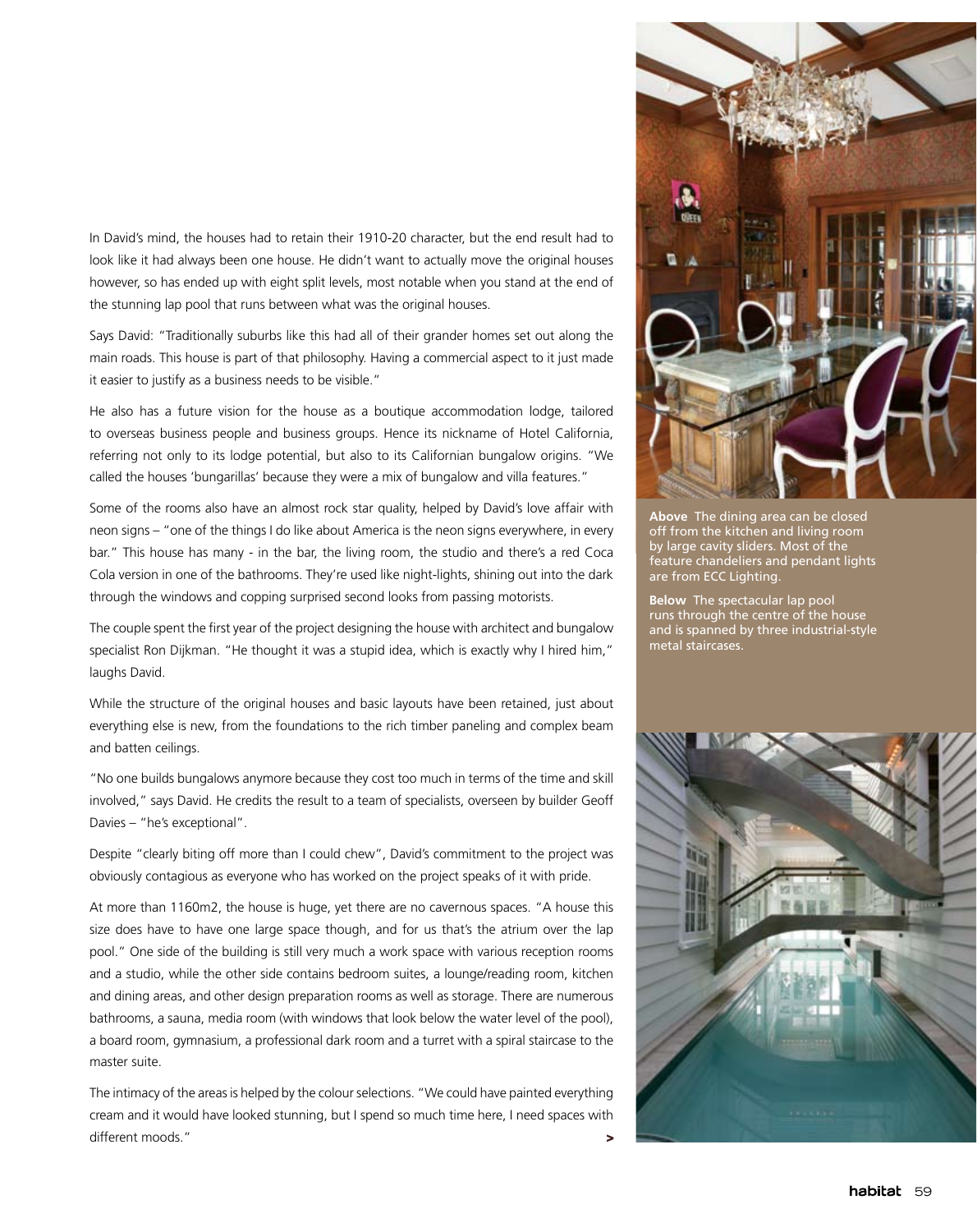

**Above** The exterior of the house, complete with its new turret, is so cleverly designed, it doesn't look like two house simply joined together.

> **Top** A tribute to David's work – a special light fitting made from Waiwera bottles.

**Middle** David Melrose in the studio area of the house, with paint effect walls based on various Resene paints.

**Right** This moody bathroom with its striking Coca Cola neon sign is actually painted with Resene Blackboard Paint. There are various shades of green, including fresh lime, acidic chartreuse and pale sage. The gallery hall is a deep plummy purple; the studio is turquoise; the kitchen cabinetry cobalt blue; the bedrooms more demur in traditional neutrals and the gymnasium is black.

Most of the colours have a story, like the green room (Resene Mantis) which was originally painted by a good friend who was dying of Aids. "Everyone needs a green room, a low-tech place where you can have a calm mind," says Dave.

Because the project took so long, decisions could be given time to develop. "You make better choices when you have more time," says Dave. He added the corner turret quite late in the planning, purely for aesthetic reasons. And when he and the architect were discussing drainage, they made an on-the-hoof decision to run a tunnel under the pool to connect the lower levels, which is now also a wine cellar.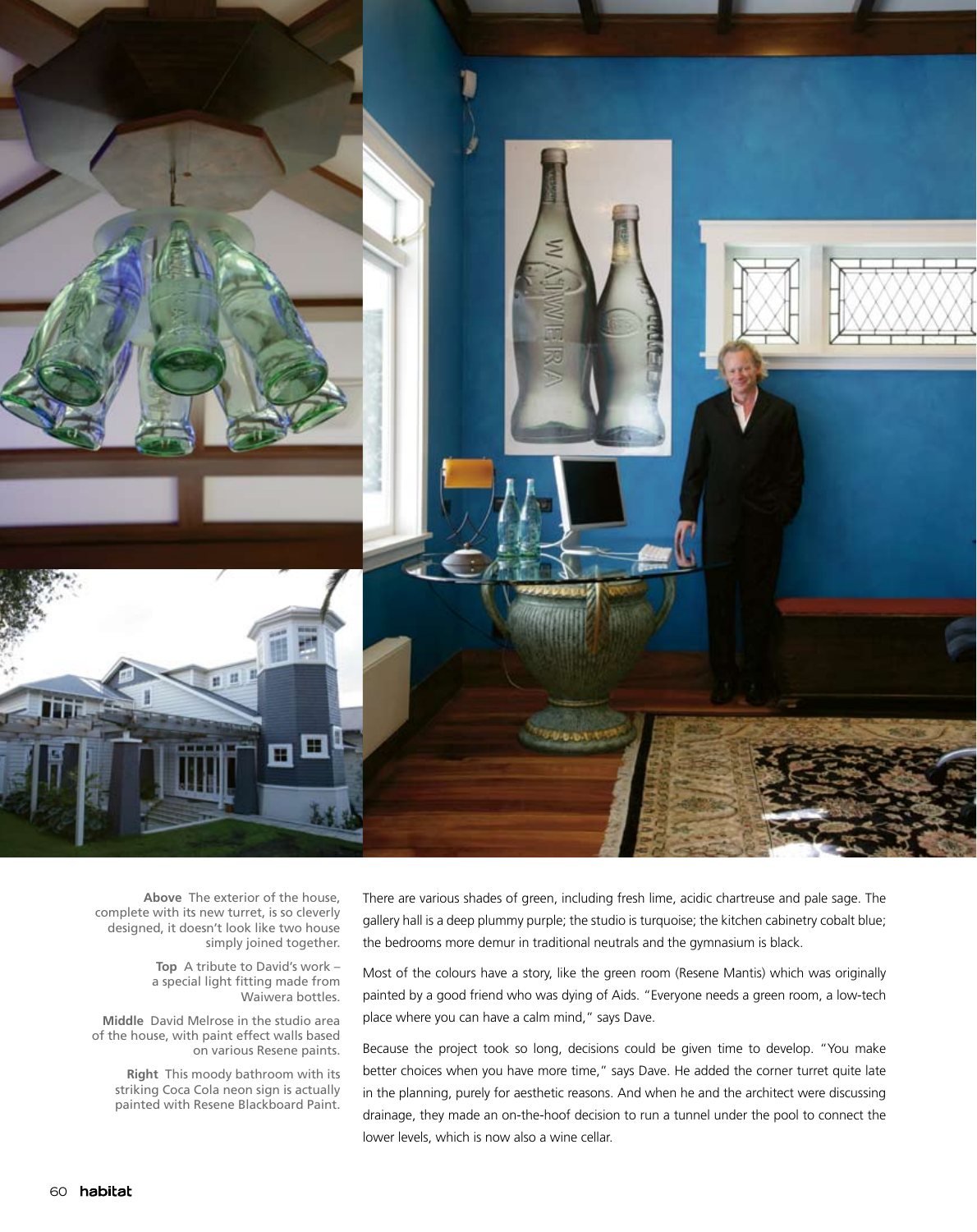

"Once you have made a decision you have to stand back and be honest with yourself. If you don't love it immediately, chances are it's wrong. You tend to spend a period of time justifying the decision to yourself, but you've got to be brutal and change it."

Hence the reason the turquoise studio was rag-rolled four times ("the strawberry crush version looked terrible") and is now a paint-effect by Artifications using various Resene colours in combination. "I hate compromise."

That adherence to quality and the overall vision for the house kept the project going these past six years. It's still not quite finished, claims David. A mature phoenix palm was planted in June and there are still some curtains to decide on. "I like change, so there will always be some things I do again, like the paint colour in the TV room." But for now, with a thriving business to manage, David and Bronwen can relax in their very unique home. H

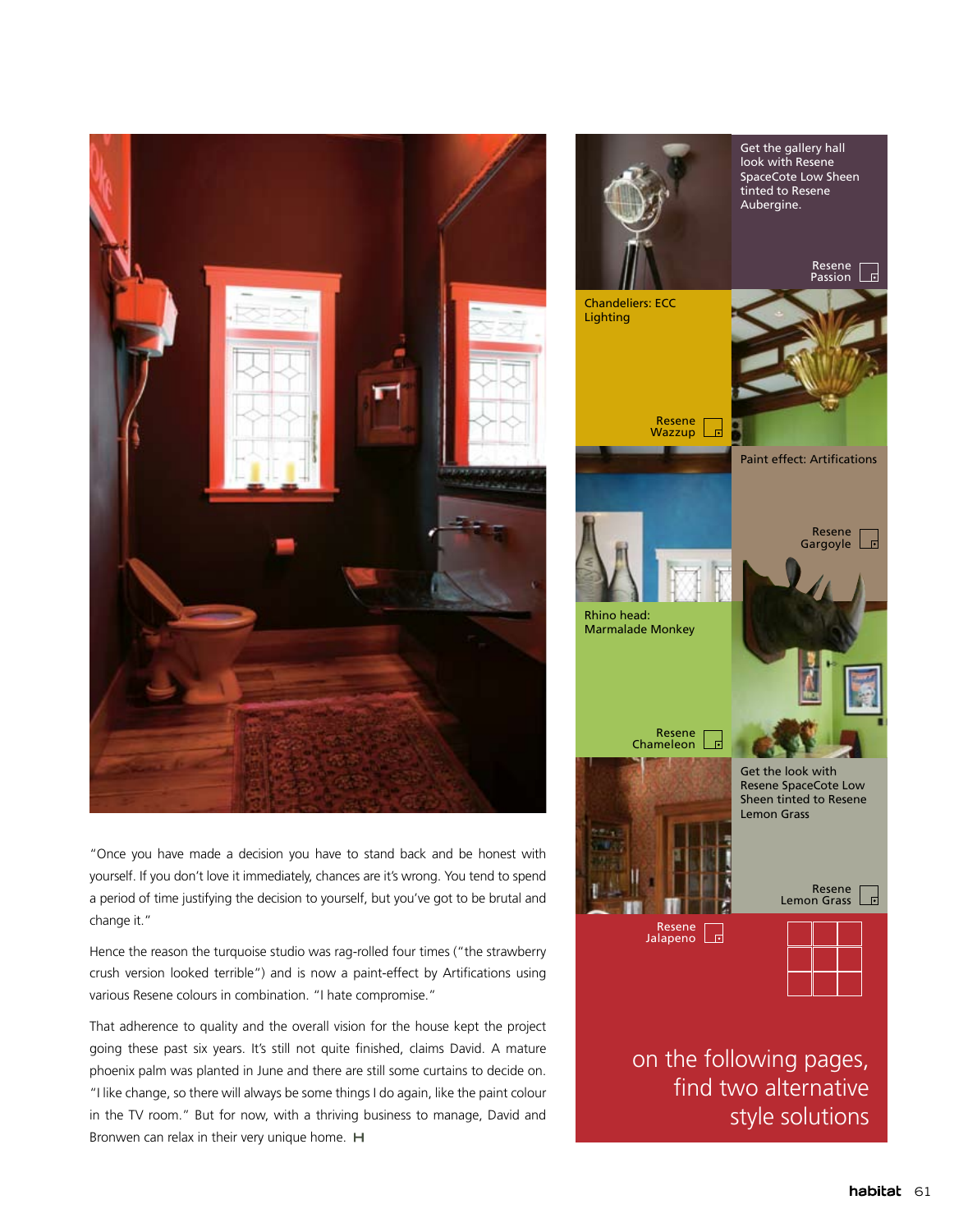### **alternative solution**





A A restful scheme uses texture and accessories for interest.

Resene Half Parchment

**illustration** Bruce Bryant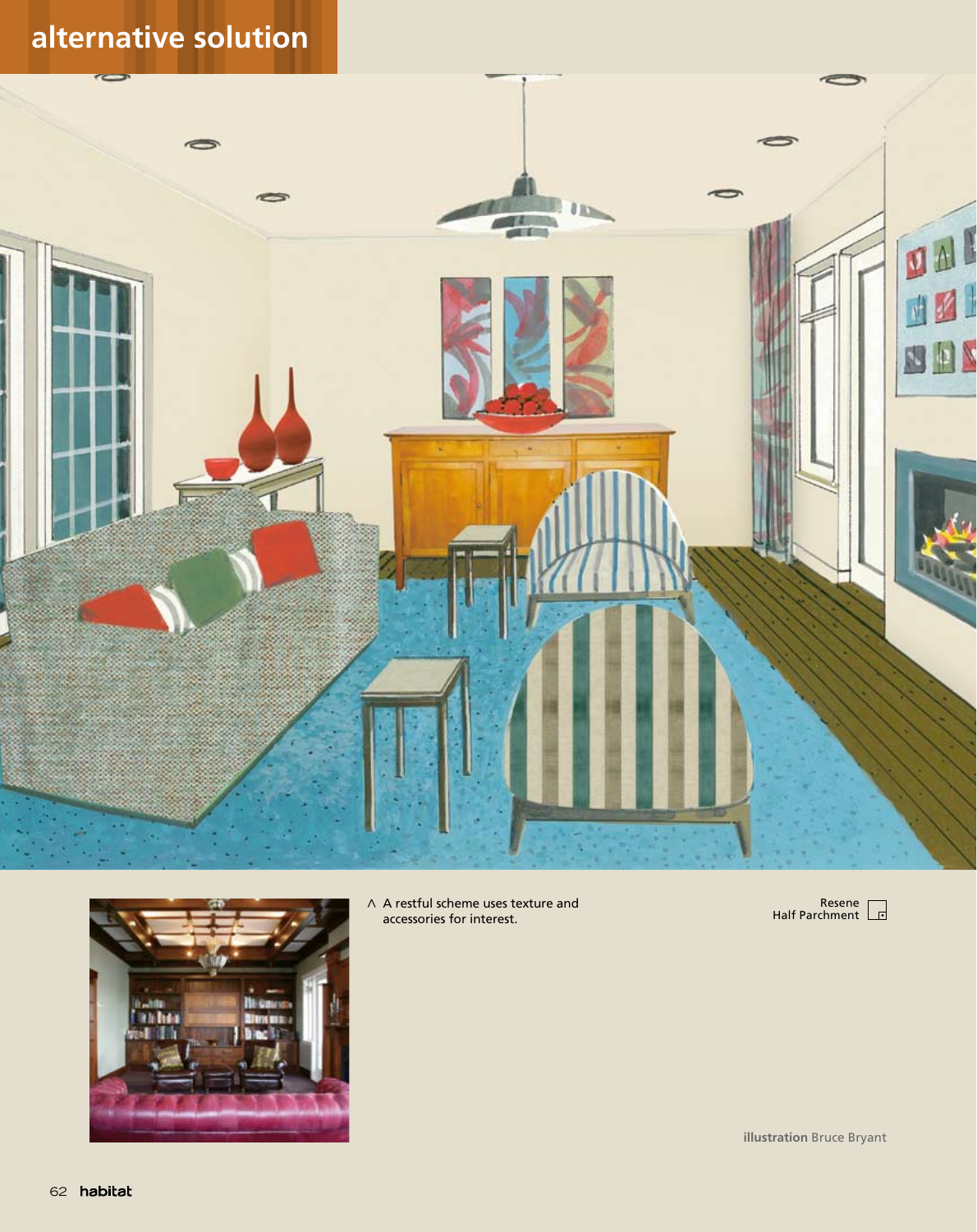

Natural light has been maximised by painting out the dark woodwork and covering the ceiling beams. The dark carpet has been removed and the rich tones of the original floorboards have been exposed and polished. The original fireplace has been replaced with a gas fire for efficient heat. The colour scheme is restful and neutral, with vibrant accent colours inspired by The Range 2009. A variety of textures, accessories and abstract artwork create visual interest and contrast. A modern classic pendant light and furniture with curved rather than angular lines looks contemporary but timeless. Seating is arranged around the fireplace for winter while french doors either side of the fireplace open for outdoor entertaining in summer.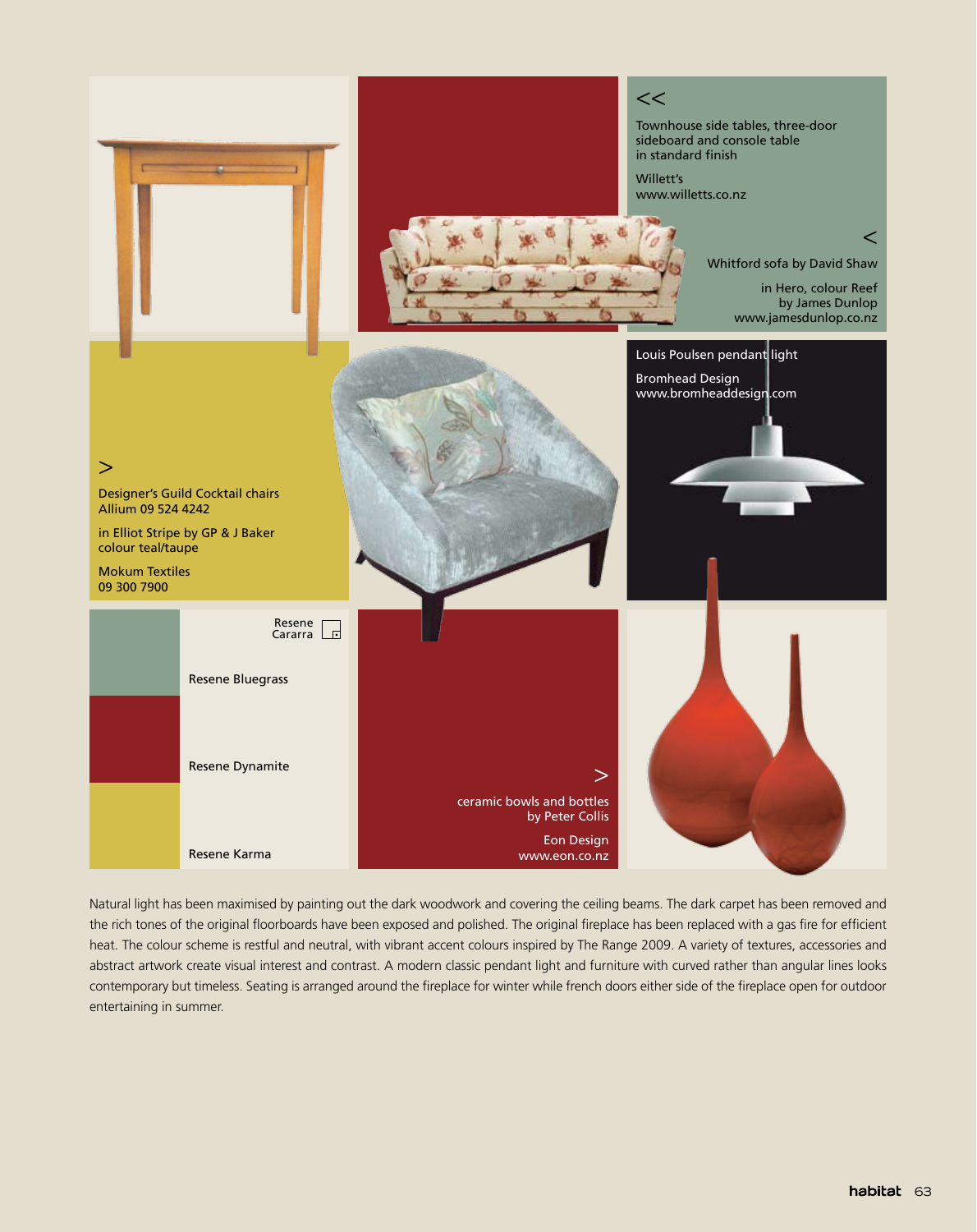## **alternative solution**





 $\wedge\;$  A light scheme gives the room a more informal look.



**illustration** Bruce Bryant